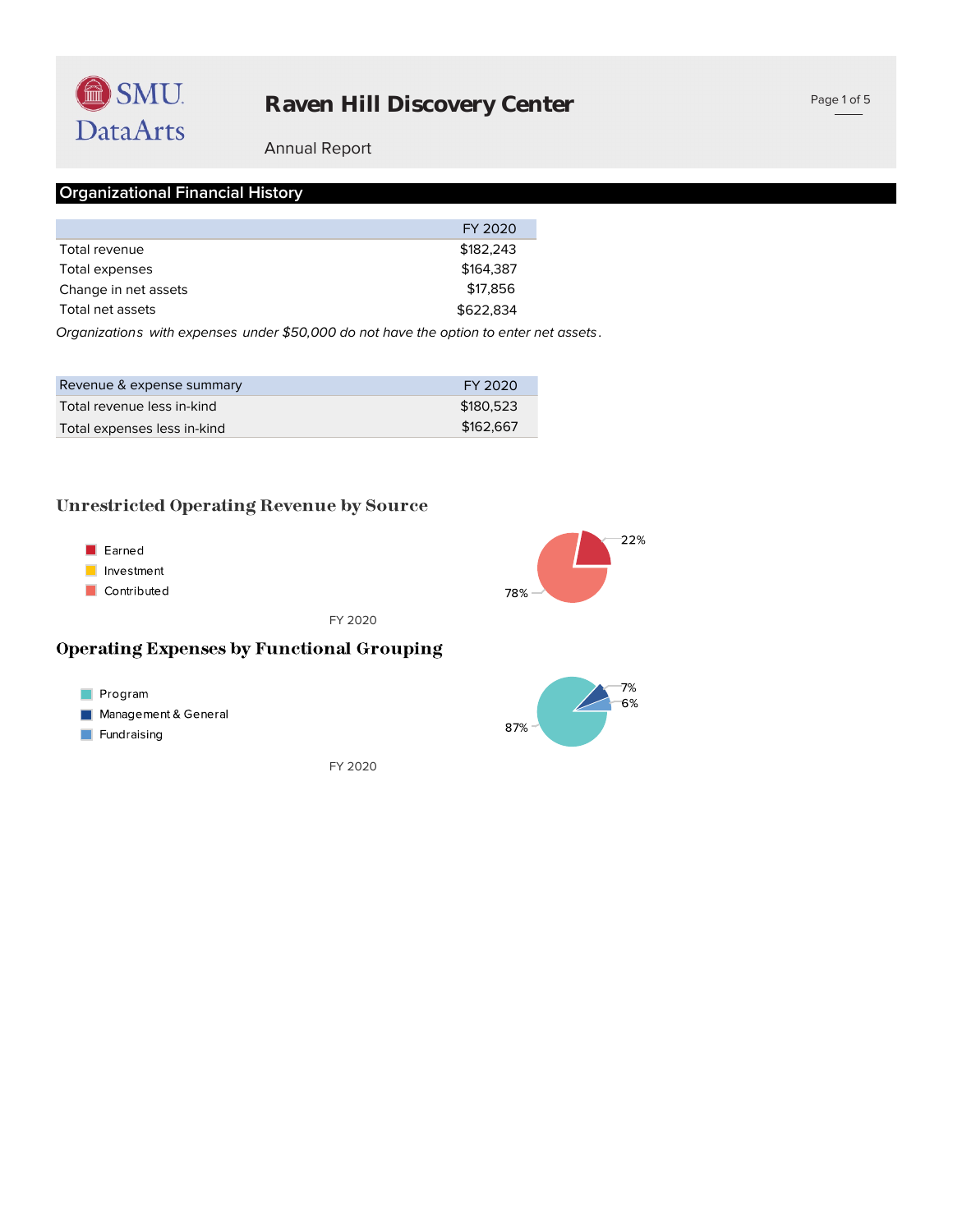

#### Page 2 of 5

## Annual Report

|  | Workforce |  |  |
|--|-----------|--|--|
|  |           |  |  |

| Number of People               | FY 2020 |
|--------------------------------|---------|
| Employees: Full-time permanent |         |
| Employees: Full-time temporary | 3       |
| Volunteers                     | 63      |
| Independent contractors        | 4       |
| Interns and apprentices        | Ω       |
| Total positions                |         |

| <b>Attendance</b>                |         |
|----------------------------------|---------|
|                                  | FY 2020 |
| Total attendance                 |         |
| Paid                             | 3,481   |
| Free                             | 1,596   |
| Total                            | 5,077   |
|                                  |         |
| In-person attendance             |         |
| Paid                             | 3,481   |
| Free                             | 1,469   |
| Total                            | 4,950   |
|                                  |         |
| Digital attendance               |         |
| Paid                             | 0       |
| Free                             | 127     |
| Total                            | 127     |
|                                  |         |
| In-person attendees 18 and under | 2,784   |
| Programs in schools              | FY 2020 |
| Children served in schools       | 1,373   |
| Hours of instruction             | 91      |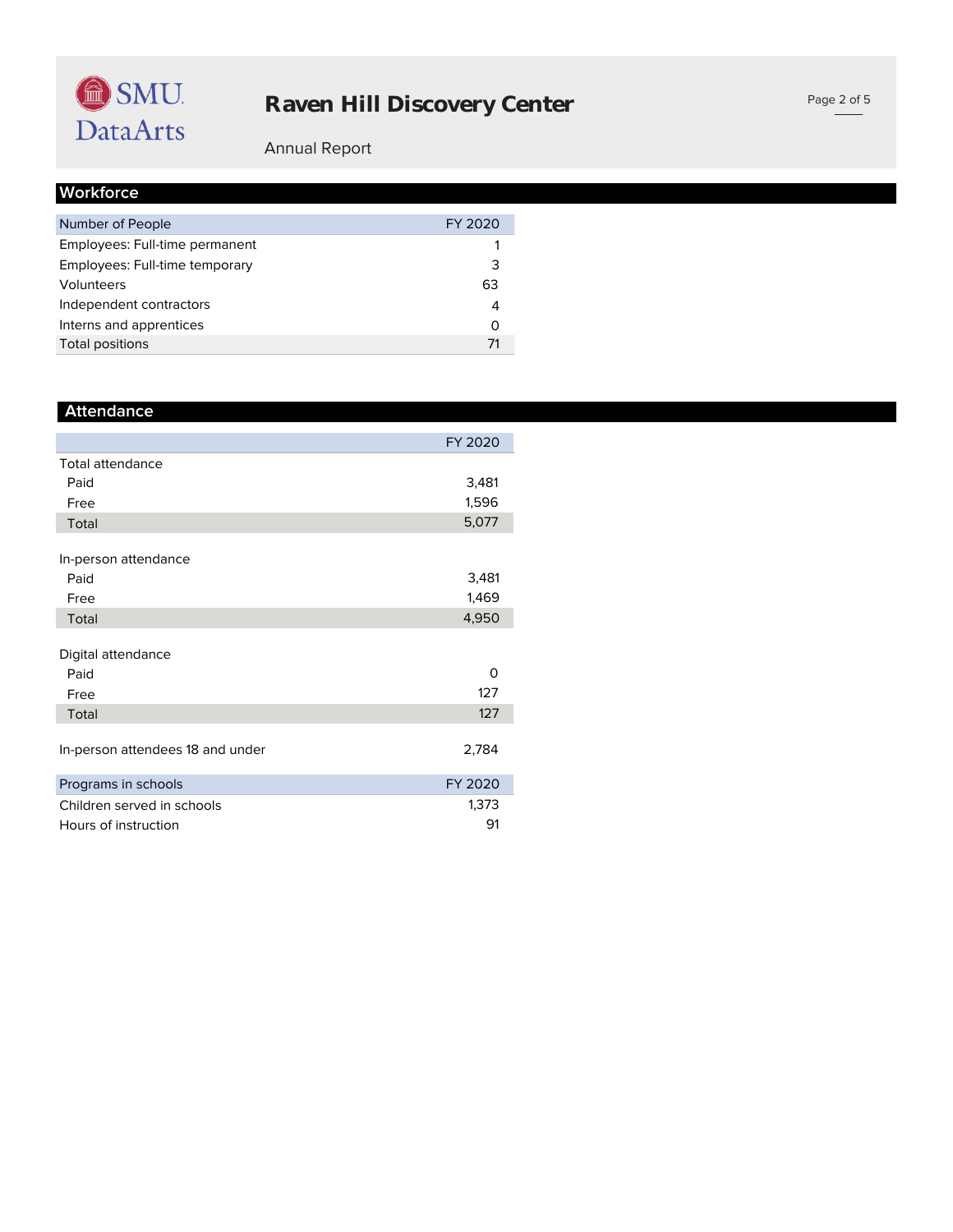

### Annual Report

## **Program Activity**

| In-person activity                              | FY 2020                      |                       |
|-------------------------------------------------|------------------------------|-----------------------|
|                                                 | <b>Distinct</b><br>offerings | # of times<br>offered |
| Productions (self-produced)                     | 0                            | 0                     |
| Productions (presented)                         | $\Omega$                     | O                     |
| Classes/assemblies/other<br>programs in schools | 7                            | 24                    |
| Classes/workshops (outside of<br>schools)       | 2                            | 11                    |
| Field trips/school visits                       | 4                            | 11                    |
| Guided tours                                    | 3                            | 3                     |
| Lectures                                        | 0                            | $\Omega$              |
| Permanent exhibitions                           | 1                            |                       |
| Temporary exhibitions                           | 4                            |                       |
| Traveling exhibitions (hosted)                  | 0                            |                       |
| Films screened                                  | $\Omega$                     | O                     |
| Festivals/conferences                           | 5                            | 5                     |
| Readings/workshops (developing<br>works)        | 0                            | $\Omega$              |
| Community programs (not included<br>above)      | O                            | 0                     |
| Additional programs not listed<br>above         | 0                            | Ω                     |

*program lines. NOTE: Data entered prior to 2021 combines information about physical and digital programs. It has been included in the physical*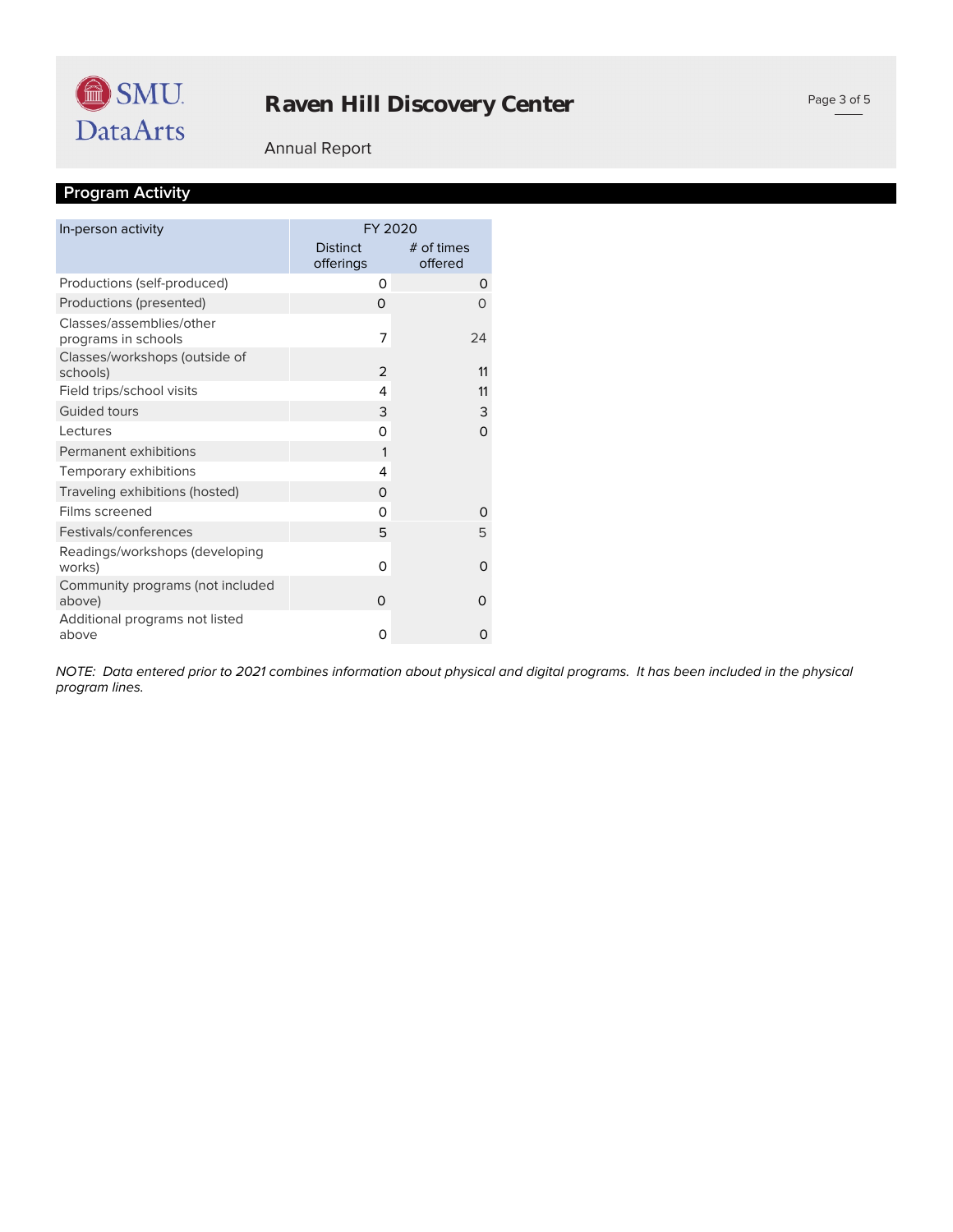#### Annual Report

## **Program Activity**

| Digital activity                                | FY 2020                      |                                 |                 |
|-------------------------------------------------|------------------------------|---------------------------------|-----------------|
|                                                 | <b>Distinct</b><br>offerings | # times<br>digitally<br>offered | $On-$<br>demand |
| Productions (self-produced)                     | 0                            | 0                               | O               |
| Productions (presented)                         | $\Omega$                     | $\Omega$                        | 0               |
| Classes/assemblies/other<br>programs in schools | $\Omega$                     | $\Omega$                        | $\Omega$        |
| Classes/workshops (outside of<br>schools)       | $\Omega$                     | $\Omega$                        | 0               |
| Field trips/school visits                       | $\Omega$                     | $\Omega$                        | O               |
| <b>Guided tours</b>                             | $\Omega$                     | $\Omega$                        | 0               |
| Lectures                                        | 1                            | $\overline{4}$                  | 0               |
| Permanent exhibitions                           |                              |                                 |                 |
| Temporary exhibitions                           |                              |                                 |                 |
| Traveling exhibitions (hosted)                  |                              |                                 |                 |
| Films screened                                  | 0                            | $\Omega$                        | O               |
| <b>Broadcast productions</b>                    | $\Omega$                     | $\Omega$                        | 0               |
| Festivals/conferences                           | $\Omega$                     | $\Omega$                        | O               |
| Readings/workshops (developing<br>works)        | $\Omega$                     | $\Omega$                        | $\Omega$        |
| Community programs (not included<br>above)      | 0                            | $\Omega$                        | 0               |
| Additional programs not listed<br>above         | $\Omega$                     | O                               | 0               |

*program lines. NOTE: Data entered prior to 2021 combines information about physical and digital programs. It has been included in the physical* 

| Digital activity financials | FY 2020   |                                                |
|-----------------------------|-----------|------------------------------------------------|
|                             | Total     | Associated with<br>digital program<br>delivery |
| Earned revenue              | \$43.351  | \$0                                            |
| Contributed revenue         | \$138,892 |                                                |
| Operating expense           | \$164,387 |                                                |